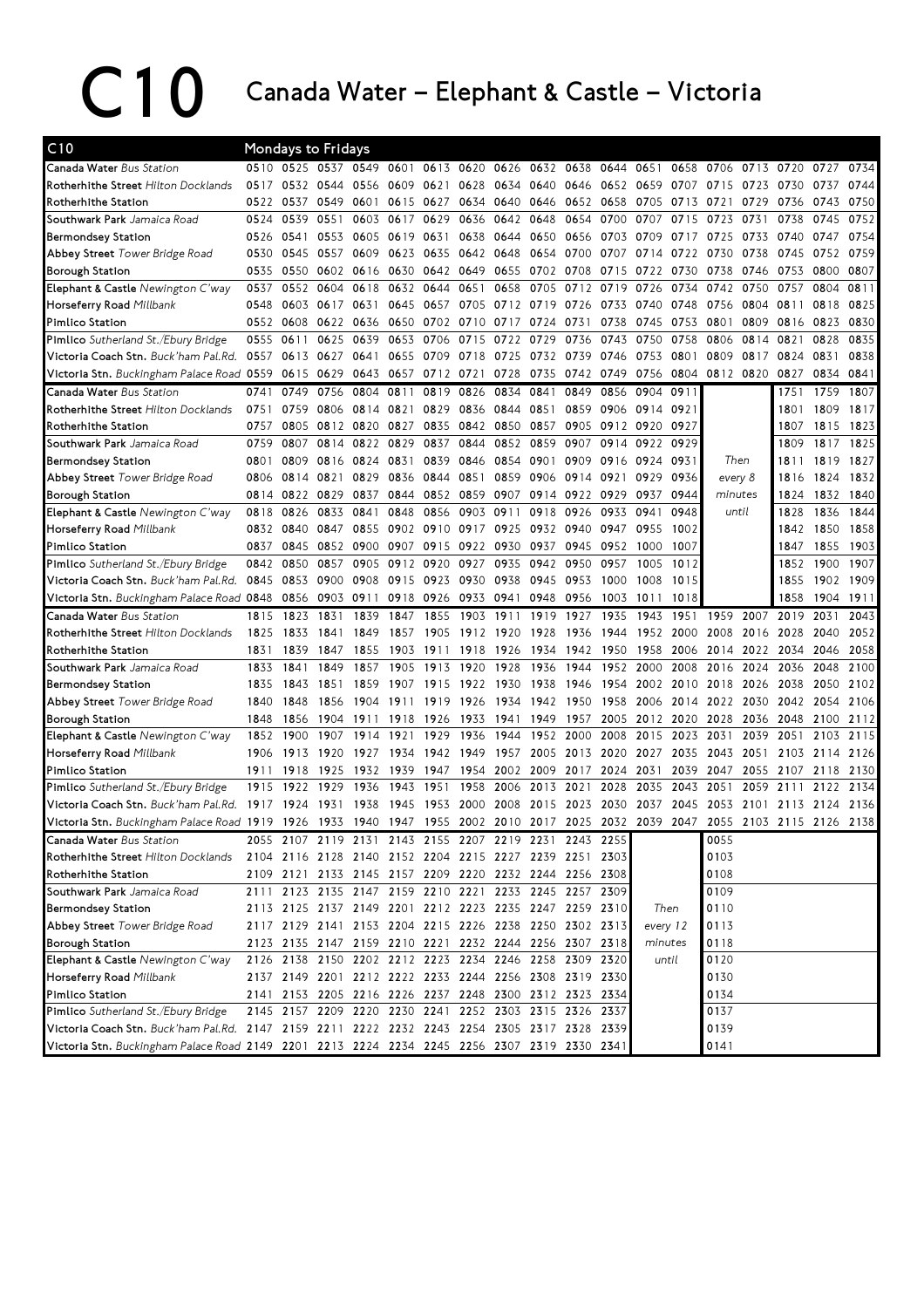| C10                                                                               |      |      | Saturdays (also Good Friday)  |           |         |                |                     |           |                |           |          |                          |           |                     |           |                                    |           |           |
|-----------------------------------------------------------------------------------|------|------|-------------------------------|-----------|---------|----------------|---------------------|-----------|----------------|-----------|----------|--------------------------|-----------|---------------------|-----------|------------------------------------|-----------|-----------|
| Canada Water Bus Station                                                          | 0510 |      | 0525 0540 0555 0610 0625 0640 |           |         |                |                     |           |                |           |          | 0652 0704 0716 0728 0740 | 0752 0804 |                     | 0816 0828 |                                    | 0840      | 0852      |
| <b>Rotherhithe Street</b> Hilton Docklands                                        | 0516 | 0531 | 0546 0601                     |           |         | 0616 0631      | 0646                |           | 0658 0711 0723 |           | 0735     | 0747                     | 0759      | 0811                | 0823      | 0835                               | 0847      | 0859      |
| Rotherhithe Station                                                               | 0521 |      | 0536 0551                     | 0606      | 0621    |                | 0636 0651           |           | 0703 0716 0728 |           | 0740     | 0752 0804                |           | 0817                | 0829      | 0841                               | 0853      | 0905      |
| Southwark Park Jamaica Road                                                       | 0522 | 0537 |                               | 0552 0607 | 0622    | 0637           | 0652                | 0705      | 0718           | 0730      | 0742     | 0754                     | 0806      | 0819                | 0831      | 0843                               | 0855      | 0907      |
| Bermondsey Station                                                                | 0523 | 0538 | 0553 0609                     |           | 0624    |                | 0639 0654           | 0707 0720 |                | 0732      | 0744     | 0756 0808                |           | 0821                |           | 0833 0845                          | 0857      | 0910      |
| Abbey Street Tower Bridge Road                                                    | 0527 |      | 0542 0557 0613                |           | 0628    | 0643 0658      |                     | 0711      | 0724           | 0736      | 0748     | 0800                     | 0812 0825 |                     | 0837      | 0849                               | 0901      | 0915      |
| Borough Station                                                                   | 0532 | 0547 | 0602 0618                     |           | 0633    | 0648           | 0703                | 0716 0729 |                | 0741      | 0753     | 0805                     | 0818      | 0831                | 0843      | 0855                               | 0907      | 0921      |
| Elephant & Castle Newington C'way                                                 | 0534 | 0549 | 0605                          | 0621      | 0636    | 0651           | 0706                | 0719      | 0732           | 0744      | 0756     | 0808                     | 0821      | 0834                | 0846      | 0858                               | 0910      | 0924      |
| Horseferry Road Millbank                                                          | 0544 | 0559 | 0616 0632                     |           | 0647    | 0702           | 0717                | 0730      | 0743           | 0755      | 0807     | 0820                     | 0833      | 0846                | 0858      | 0910                               | 0922      | 0936      |
| Pimlico Station                                                                   | 0548 | 0603 | 0620 0636                     |           | 0651    | 0706           | 0721                | 0734      | 0747           | 0759      | 0812     | 0825                     | 0838      | 0851                | 0903      | 0915                               | 0927      | 0941      |
| Pimlico Sutherland St./Ebury Bridge                                               | 0551 | 0606 | 0623                          | 0639      | 0654    | 0710           | 0725                | 0738      | 0751           | 0803      | 0816     | 0829                     | 0842      | 0855                | 0908      | 0920                               | 0932      | 0946      |
| Victoria Coach Stn. Buck'ham Pal.Rd. 0553                                         |      | 0608 | 0625 0641                     |           |         | 0656 0712 0727 |                     | 0740 0753 |                | 0805      | 0818     | 0831                     | 0844      | 0857                |           | 0910 0922                          | 0934      | 0948      |
| Victoria Stn. Buckingham Palace Road 0555 0610 0627 0643                          |      |      |                               |           |         | 0658 0714 0729 |                     | 0742 0755 |                | 0807      | 0820     | 0833 0846                |           | 0859                |           | 0912 0924 0936                     |           | 0950      |
| <b>Canada Water</b> Bus Station                                                   | 0904 | 0916 |                               |           | 0956    |                | 1004 1012 1020      |           | 1027           | 1034      | 1041     |                          |           | 1705                | 1713      |                                    |           | 1857      |
| <b>Rotherhithe Street</b> Hilton Docklands                                        | 0911 | 0923 |                               |           | 1003    | 1013           | 1021 1029 1036      |           |                | 1043      | 1050     |                          |           |                     | 1714 1722 |                                    |           | 1906      |
| Rotherhithe Station                                                               | 0917 | 0929 |                               |           | 1009    | 1019           | 1027                | 1035      | 1042 1049      |           | 1056     |                          |           | 1720                | 1728      |                                    |           | 1912      |
| Southwark Park Jamaica Road                                                       | 0919 | 0931 |                               |           | 1011    | 1021           | 1029                | 1037      | 1044           | 1051      | 1058     |                          |           | 1722                | 1730      |                                    |           | 1914      |
| <b>Bermondsey Station</b>                                                         | 0922 | 0934 | Then                          |           | 1014    | 1024           | 1032                | 1040      | 1047           | 1054      | 1101     |                          | Then      | 1725                | 1733      | Then                               |           | 1917      |
| Abbey Street Tower Bridge Road                                                    | 0927 | 0939 | every 8                       |           | 1019    | 1029           | 1037                | 1045      | 1052           | 1059      | 1106     | every 8                  |           | 1730                | 1738      | every 8                            |           | 1922      |
| Borough Station                                                                   | 0933 | 0945 | minutes                       |           | 1025    | 1035           | 1043                | 1051      | 1058           | 1105      | 1113     | minutes                  |           | 1737                | 1745      | minutes                            |           | 1929      |
| Elephant & Castle Newington C'way                                                 | 0936 | 0948 | until                         |           | 1028    | 1038           | 1046                | 1054      | 1101           | 1108      | 1116     |                          | until     | 1740                | 1748      | until                              |           | 1932      |
| Horseferry Road Millbank                                                          | 0948 | 1003 |                               |           | 1043    | 1051           | 1059                | 1107      | 1114           | 1121      | 1129     |                          |           | 1753                | 1801      |                                    |           | 1945      |
| Pimlico Station                                                                   | 0953 | 1009 |                               |           | 1049    | 1057           | 1105                | 1113      | 1120           | 1127      | 1135     |                          |           | 1759                | 1806      |                                    |           | 1950      |
| <b>Pimlico</b> Sutherland St./Ebury Bridge                                        | 0958 | 1014 |                               |           | 1054    |                | 1102 1110           | 1118 1125 |                | 1132      | 1140     |                          |           | 1804                | 1810      |                                    |           | 1954      |
| Victoria Coach Stn. Buck'ham Pal.Rd.                                              | 1000 | 1016 |                               |           | 1056    | 1104           | 1112                | 1120      | 1127           | 1134      | 1142     |                          |           | 1806                | 1812      |                                    |           | 1956      |
| Victoria Stn. Buckingham Palace Road 1002 1018                                    |      |      |                               |           | 1058    |                | 1106 1114 1122 1129 |           |                | 1136 1144 |          |                          |           | 1808                | 1814      |                                    |           | 1958      |
| <b>Canada Water</b> Bus Station                                                   | 1907 | 1919 | 1931                          | 1943      | 1955    | 2007           | 2019                | 2031      | 2043           |           |          |                          | 2143 2155 | 2207                | 2219 2231 |                                    | 2243 2255 |           |
| <b>Rotherhithe Street</b> Hilton Docklands                                        | 1916 | 1928 | 1940                          | 1952      | 2004    | 2015 2027      |                     | 2039      | 2051           |           |          | 2151                     |           |                     |           | 2203 2215 2227 2239 2251           |           | 2303      |
| Rotherhithe Station                                                               | 1922 | 1934 | 1946                          | 1958      | 2010    | 2021           | 2033                | 2045      | 2057           |           |          | 2157                     | 2208      | 2220                | 2232 2244 |                                    | 2256      | 2308      |
| <b>Southwark Park</b> Jamaica Road                                                | 1924 | 1936 | 1948                          | 2000      | 2012    | 2023           | 2035                | 2047      | 2059           |           |          | 2159                     | 2210      |                     | 2222 2234 | 2246                               | 2258      | 2309      |
| Bermondsey Station                                                                | 1927 | 1939 | 1951                          | 2003      | 2014    | 2025           | 2037                | 2049      | 2101           |           | Then     | 2201                     |           | 2212 2224 2236 2248 |           |                                    | 2300      | 2311      |
| Abbey Street Tower Bridge Road                                                    | 1932 | 1944 | 1956                          | 2008      | 2019    | 2030           | 2042                | 2054      | 2105           |           | every 12 | 2205                     | 2216      | 2228                | 2240      | 2252                               | 2304      | 2315      |
| Borough Station                                                                   | 1939 | 1951 |                               | 2003 2015 |         | 2026 2037      | 2049                | 2101      | 2111           |           | minutes  | 2211                     |           | 2222 2234 2246 2258 |           |                                    | 2310 2321 |           |
| Elephant & Castle Newington C'way                                                 | 1942 | 1954 | 2006 2018                     |           | 2029    | 2040           | 2052                | 2103 2113 |                |           | until    | 2213                     | 2224      | 2236                | 2248      | 2300                               |           | 2312 2323 |
| Horseferry Road Millbank                                                          | 1955 | 2007 | 2018 2030                     |           | 2041    |                | 2052 2104           | 2115      | 2125           |           |          | 2225                     | 2236      | 2248                |           | 2300 2312 2323                     |           | 2334      |
| Pimlico Station                                                                   | 2000 |      | 2012 2023 2035                |           |         | 2046 2057 2108 |                     | 2119      | 2129           |           |          | 2229                     | 2240      | 2252 2304 2316      |           |                                    | 2327      | 2338      |
| <b>Pimlico</b> Sutherland St./Ebury Bridge                                        | 2004 | 2016 | 2027                          | 2039      | 2050    | 2101           | 2112                | 2123      | 2133           |           |          | 2233                     | 2244      | 2256                | 2308 2320 |                                    | 2331      | 2342      |
| Victoria Coach Stn. Buck'ham Pal.Rd. 2006                                         |      | 2018 | 2029                          | 2041      |         | 2052 2103 2114 |                     | 2125      | 2135           |           |          | 2235                     | 2246      | 2258                | 2310 2322 |                                    | 2333      | 2344      |
| Victoria Stn. Buckingham Palace Road 2008 2020 2031 2043 2054 2105 2116 2127 2137 |      |      |                               |           |         |                |                     |           |                |           |          |                          |           |                     |           | 2237 2248 2300 2312 2324 2335 2346 |           |           |
| Canada Water Bus Station                                                          |      |      | 2307 2319 2331 2343           |           |         |                | 0055                |           |                |           |          |                          |           |                     |           |                                    |           |           |
| Rotherhithe Street Hilton Docklands                                               |      |      | 2314 2326 2338 2350           |           |         |                | 0102                |           |                |           |          |                          |           |                     |           |                                    |           |           |
| Rotherhithe Station                                                               |      |      | 2319 2331 2343 2355           |           |         |                | 0107                |           |                |           |          |                          |           |                     |           |                                    |           |           |
| Southwark Park Jamaica Road                                                       |      |      | 2320 2332 2344 2356           |           |         |                | 0108                |           |                |           |          |                          |           |                     |           |                                    |           |           |
| <b>Bermondsey Station</b>                                                         |      |      | 2322 2334 2346 2358           |           |         | Then           | 0110                |           |                |           |          |                          |           |                     |           |                                    |           |           |
| Abbey Street Tower Bridge Road                                                    |      |      | 2326 2338 2350 0002           |           |         | every 12       | 0114                |           |                |           |          |                          |           |                     |           |                                    |           |           |
| Borough Station                                                                   |      |      | 2332 2344 2356 0007           |           | minutes |                | 0119                |           |                |           |          |                          |           |                     |           |                                    |           |           |
| Elephant & Castle Newington C'way                                                 |      |      | 2334 2346 2358 0009           |           |         | until          | 0121                |           |                |           |          |                          |           |                     |           |                                    |           |           |
| Horseferry Road Millbank                                                          |      |      | 2345 2357 0009 0019           |           |         |                | 0131                |           |                |           |          |                          |           |                     |           |                                    |           |           |
| Pimlico Station                                                                   |      |      | 2349 0001 0013 0023           |           |         |                | 0135                |           |                |           |          |                          |           |                     |           |                                    |           |           |
| Pimlico Sutherland St./Ebury Bridge                                               |      |      | 2353 0004 0016 0026           |           |         |                | 0138                |           |                |           |          |                          |           |                     |           |                                    |           |           |
| Victoria Coach Stn. Buck'ham Pal.Rd. 2355 0006 0018 0028                          |      |      |                               |           |         |                | 0140                |           |                |           |          |                          |           |                     |           |                                    |           |           |
|                                                                                   |      |      |                               |           |         |                | 0142                |           |                |           |          |                          |           |                     |           |                                    |           |           |
| Victoria Stn. Buckingham Palace Road 2357 0008 0020 0030                          |      |      |                               |           |         |                |                     |           |                |           |          |                          |           |                     |           |                                    |           |           |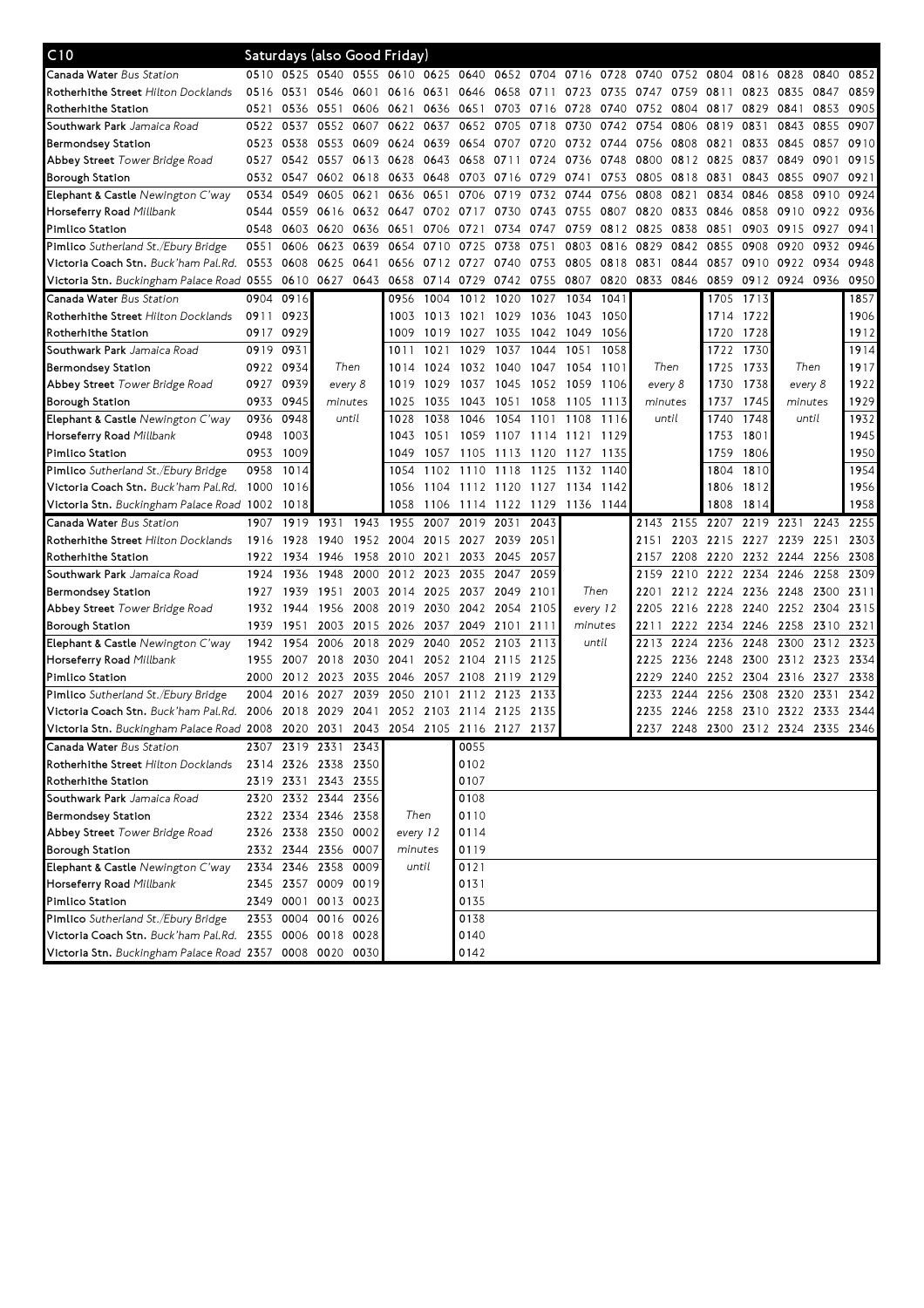| C10                                                      |      | Sundays and other Public Holidays (except Christmas Day) |           |           |                |           |                               |           |                |      |                     |                                         |                     |      |                |                     |           |      |
|----------------------------------------------------------|------|----------------------------------------------------------|-----------|-----------|----------------|-----------|-------------------------------|-----------|----------------|------|---------------------|-----------------------------------------|---------------------|------|----------------|---------------------|-----------|------|
| Canada Water Bus Station                                 | 0625 | 0645                                                     |           |           |                |           | 0705 0725 0745 0805 0825 0845 |           | 0905 0920      |      | 0935 0950           |                                         |                     |      |                | 1105 1119 1131 1143 |           |      |
| Rotherhithe Street Hilton Docklands                      | 0631 | 0651                                                     |           | 0712 0732 | 0752 0812 0832 |           |                               |           |                |      | 0852 0912 0927 0942 | 0957                                    |                     |      |                | 1112 1127           | 1139      | 1151 |
| Rotherhithe Station                                      | 0636 | 0656                                                     | 0717      | 0737      | 0757           | 0817      | 0837                          |           | 0857 0918      | 0933 | 0948                | 1003                                    |                     |      | 1118           | 1133                | 1145      | 1157 |
| Southwark Park Jamaica Road                              | 0637 | 0657                                                     | 0718      | 0738      | 0758           | 0819      | 0839                          | 0859      | 0920           | 0935 | 0950                | 1005                                    |                     |      | 1120           | 1135                | 1147      | 1159 |
| <b>Bermondsey Station</b>                                | 0639 | 0659                                                     | 0720 0740 |           |                | 0800 0821 | 0841                          |           | 0901 0922 0937 |      | 0952                | 1008                                    | Then                |      | 1123           | 1138                | 1150      | 1202 |
| Abbey Street Tower Bridge Road                           | 0643 | 0703                                                     | 0724      | 0744      | 0804           | 0825      | 0845                          | 0906 0927 |                | 0942 | 0957                | 1013                                    | every 15<br>minutes |      | 1128           | 1143                | 1155      | 1207 |
| Borough Station                                          | 0648 | 0708                                                     | 0729      | 0749      | 0809           | 0830      | 0850                          | 0912      | 0933           | 0948 | 1003                | 1019                                    |                     |      | 1134           | 1149                | 1201      | 1213 |
| Elephant & Castle Newington C'way                        | 0650 | 0711                                                     | 0732      | 0752      | 0812           | 0833      | 0853                          | 0915      | 0936           | 0951 | 1006                | 1022                                    | until               |      | 1137           | 1152                | 1204      | 1216 |
| Horseferry Road Millbank                                 | 0701 | 0722                                                     | 0743      | 0803      | 0823           | 0844      | 0904                          | 0927      | 0948           | 1003 | 1019                | 1035                                    |                     |      | 1150           | 1205                | 1217 1229 |      |
| Pimlico Station                                          | 0705 | 0726                                                     | 0747      | 0807      | 0827           | 0848      | 0909                          | 0932      | 0953           | 1008 | 1024                | 1040                                    |                     |      | 1155           | 1210                | 1222      | 1234 |
| Pimlico Sutherland St./Ebury Bridge                      | 0708 | 0729                                                     | 0750      | 0810      | 0830           | 0851      | 0913                          | 0936      | 0957           | 1013 | 1029                | 1045                                    |                     |      | 1200           | 1215                | 1227      | 1239 |
| Victoria Coach Stn. Buck'ham Pal.Rd.                     | 0710 | 0731                                                     |           | 0752 0812 | 0832           | 0853      | 0915                          | 0938      | 0959           | 1015 | 1031                | 1047                                    |                     |      |                | 1202 1217           | 1229      | 1241 |
| Victoria Stn. Buckingham Palace Road 0712                |      | 0733                                                     | 0754 0814 |           | 0834           | 0855      | 0917                          | 0940      | 1001           | 1017 | 1033                | 1049                                    |                     |      |                | 1204 1219           | 1231      | 1243 |
| Canada Water Bus Station                                 | 1155 |                                                          |           | 1255      | 1307           | 1319      |                               |           | 1655           | 1707 | 1719                |                                         |                     | 1819 | 1831           | 1843                | 1855      | 1907 |
| Rotherhithe Street Hilton Docklands                      | 1203 |                                                          |           | 1303      | 1316 1328      |           |                               |           | 1704           | 1715 | 1727                |                                         |                     | 1827 | 1839           | 1851                | 1903      | 1915 |
| Rotherhithe Station                                      | 1209 |                                                          |           | 1309      | 1322 1334      |           |                               |           | 1710           | 1721 | 1733                |                                         |                     | 1833 | 1845           | 1857                | 1909      | 1921 |
|                                                          |      |                                                          |           | 1311      |                |           |                               |           |                |      |                     |                                         |                     | 1835 | 1847           | 1859                | 1911      | 1923 |
| Southwark Park Jamaica Road                              | 1211 | Then                                                     |           |           | 1324           | 1336      |                               | Then      | 1712           | 1723 | 1735                | Then                                    |                     |      |                |                     |           |      |
| <b>Bermondsey Station</b>                                | 1214 |                                                          |           | 1314      | 1327           | 1339      |                               |           | 1715           | 1726 | 1738                |                                         |                     | 1838 | 1850           | 1902                | 1914      | 1926 |
| Abbey Street Tower Bridge Road                           | 1219 | every 12                                                 |           | 1319      | 1332           | 1344      |                               | every 12  | 1720           | 1731 | 1743                | every 12                                |                     | 1843 | 1855           | 1907                | 1919      | 1931 |
| <b>Borough Station</b>                                   | 1226 | minutes                                                  |           | 1326      | 1339           | 1351      |                               | minutes   | 1727           | 1738 | 1750                | minutes                                 |                     | 1850 | 1902           | 1913                | 1925      | 1937 |
| Elephant & Castle Newington C'way                        | 1229 | until                                                    |           | 1329      | 1342           | 1354      |                               | until     | 1730           | 1741 | 1753                | until                                   |                     | 1853 |                | 1905 1916           | 1928      | 1940 |
| Horseferry Road Millbank                                 | 1242 |                                                          |           | 1342      | 1355           | 1407      |                               |           | 1743           | 1754 | 1806                |                                         |                     | 1906 | 1917 1928      |                     | 1940      | 1952 |
| Pimlico Station                                          | 1247 |                                                          |           | 1347      | 1400           | 1413      |                               |           | 1749           | 1800 | 1811                |                                         |                     | 1911 | 1922 1933      |                     | 1945      | 1957 |
| Pimlico Sutherland St./Ebury Bridge                      | 1252 |                                                          |           | 1352      | 1405           | 1418      |                               |           | 1754           | 1805 | 1815                |                                         |                     | 1915 | 1926           | 1937                | 1949      | 2001 |
| Victoria Coach Stn. Buck'ham Pal.Rd.                     | 1254 |                                                          |           | 1354      | 1407           | 1420      |                               |           | 1756           | 1807 | 1817                |                                         |                     | 1917 | 1928           | 1939                | 1951      | 2003 |
| Victoria Stn. Buckingham Palace Road 1256                |      |                                                          |           | 1356      | 1409           | 1422      |                               |           | 1758           | 1809 | 1819                |                                         |                     | 1919 | 1930           | 1941                | 1953      | 2005 |
| Canada Water Bus Station                                 | 1919 | 1931                                                     | 1943      | 1955      | 2007           | 2019      | 2031                          | 2043      | 2055           | 2107 | 2119                | 2131                                    | 2143                | 2155 | 2207           | 2219                | 2231      | 2243 |
| Rotherhithe Street Hilton Docklands                      | 1927 | 1939                                                     | 1951      | 2003      |                | 2014 2026 | 2038                          |           |                |      |                     | 2050 2102 2114 2126 2138 2150           |                     |      | 2202 2214 2226 |                     | 2238      | 2250 |
| Rotherhithe Station                                      | 1933 | 1945                                                     | 1957      | 2008      | 2019           | 2031      | 2043                          | 2055      | 2107           | 2119 | 2131                | 2143                                    | 2155                | 2207 | 2219 2231      |                     | 2243      | 2255 |
| Southwark Park Jamaica Road                              | 1935 | 1947                                                     | 1959      | 2010      | 2021           | 2033      | 2045                          | 2057      | 2109           | 2121 | 2133                | 2145                                    | 2157                | 2208 | 2220           | 2232                | 2244      | 2256 |
| <b>Bermondsey Station</b>                                | 1938 | 1950                                                     |           | 2002 2012 | 2023           | 2035      | 2047                          | 2059      | 2111           | 2123 | 2135                | 2147                                    | 2159                | 2210 | 2222 2234      |                     | 2246      | 2258 |
| Abbey Street Tower Bridge Road                           | 1943 | 1955                                                     | 2006      | 2016      | 2027           | 2039      | 2051                          | 2103      | 2115           | 2127 | 2139                | 2151                                    | 2203                | 2214 | 2226 2238      |                     | 2250      | 2302 |
| <b>Borough Station</b>                                   | 1949 | 2001                                                     | 2012      | 2022      | 2033           | 2045      | 2057                          | 2109      | 2121           | 2133 | 2145                | 2157                                    | 2209                | 2220 | 2232 2244      |                     | 2256      | 2307 |
| Elephant & Castle Newington C'way                        | 1952 | 2003                                                     | 2014      | 2024      | 2035           | 2047      | 2059                          | 2111      | 2123           | 2135 | 2147                | 2159                                    | 2211                | 2222 | 2234           | 2246                | 2258      | 2309 |
| Horseferry Road Millbank                                 | 2004 | 2015                                                     | 2026      | 2036      | 2047           | 2059      | 2111                          |           | 2122 2134      | 2146 |                     | 2158 2210 2222                          |                     | 2233 | 2245 2257      |                     | 2309      | 2319 |
| Pimlico Station                                          | 2008 | 2019                                                     | 2030      | 2040      | 2051           | 2103      | 2115                          | 2126      | 2138           | 2150 |                     | 2202 2214 2226                          |                     | 2237 | 2249 2301      |                     | 2313      | 2323 |
| Pimlico Sutherland St./Ebury Bridge                      | 2012 | 2023                                                     | 2034      | 2044      | 2055           | 2107      | 2119                          | 2130      | 2142           | 2154 | 2205                | 2217                                    | 2229                | 2240 | 2252 2304      |                     | 2316      | 2326 |
| Victoria Coach Stn. Buck'ham Pal.Rd.                     | 2014 | 2025                                                     | 2036      | 2046      | 2057           | 2109      | 2121                          | 2132      | 2144           | 2156 | 2207                | 2219                                    | 2231                | 2242 | 2254           | 2306                | 2318      | 2328 |
| Victoria Stn. Buckingham Palace Road 2016 2027 2038 2048 |      |                                                          |           |           |                |           |                               |           |                |      |                     | 2059 2111 2123 2134 2146 2158 2209 2221 | 2233                |      | 2244 2256 2308 |                     | 2320      | 2330 |
| Canada Water Bus Station                                 | 2255 |                                                          |           | 0055      |                |           |                               |           |                |      |                     |                                         |                     |      |                |                     |           |      |
| Rotherhithe Street Hilton Docklands                      | 2302 |                                                          |           | 0102      |                |           |                               |           |                |      |                     |                                         |                     |      |                |                     |           |      |
| Rotherhithe Station                                      | 2307 |                                                          |           | 0107      |                |           |                               |           |                |      |                     |                                         |                     |      |                |                     |           |      |
| Southwark Park Jamaica Road                              | 2308 |                                                          |           | 0108      |                |           |                               |           |                |      |                     |                                         |                     |      |                |                     |           |      |
| <b>Bermondsey Station</b>                                | 2310 |                                                          | Then      | 0110      |                |           |                               |           |                |      |                     |                                         |                     |      |                |                     |           |      |
| Abbey Street Tower Bridge Road                           | 2314 | every 12                                                 |           | 0114      |                |           |                               |           |                |      |                     |                                         |                     |      |                |                     |           |      |
| <b>Borough Station</b>                                   | 2319 | minutes                                                  |           | 0119      |                |           |                               |           |                |      |                     |                                         |                     |      |                |                     |           |      |
| Elephant & Castle Newington C'way                        | 2321 |                                                          | until     | 0121      |                |           |                               |           |                |      |                     |                                         |                     |      |                |                     |           |      |
| Horseferry Road Millbank                                 | 2331 |                                                          |           | 0131      |                |           |                               |           |                |      |                     |                                         |                     |      |                |                     |           |      |
| Pimlico Station                                          | 2335 |                                                          |           | 0135      |                |           |                               |           |                |      |                     |                                         |                     |      |                |                     |           |      |
| Pimlico Sutherland St./Ebury Bridge                      | 2338 |                                                          |           | 0138      |                |           |                               |           |                |      |                     |                                         |                     |      |                |                     |           |      |
| Victoria Coach Stn. Buck'ham Pal.Rd. 2340                |      |                                                          |           | 0140      |                |           |                               |           |                |      |                     |                                         |                     |      |                |                     |           |      |
| Victoria Stn. Buckingham Palace Road 2342                |      |                                                          |           | 0142      |                |           |                               |           |                |      |                     |                                         |                     |      |                |                     |           |      |

Operated by Abellio London **WWW.londonbusroutes.net** 30.4.22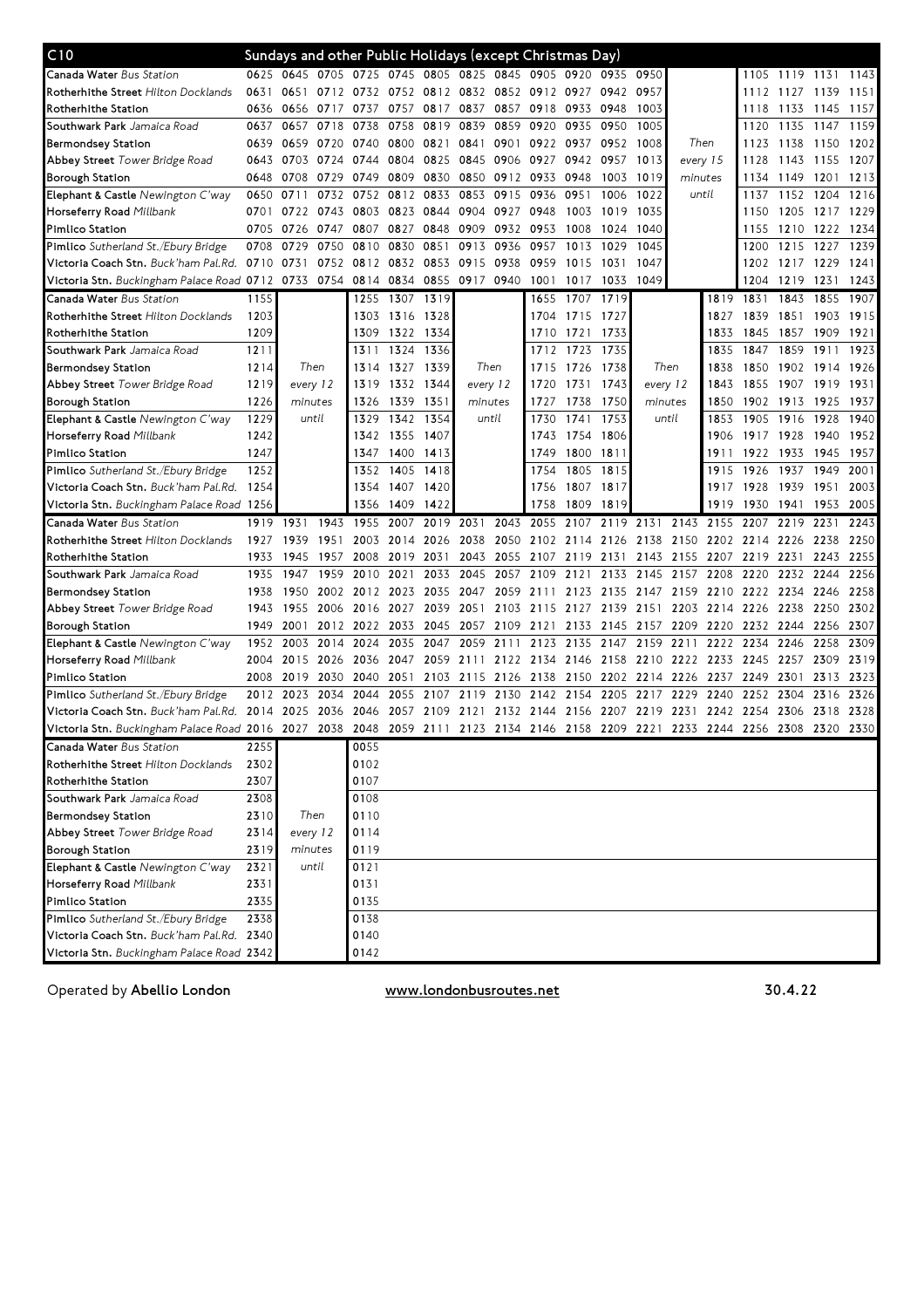## C10 Victoria – Elephant & Castle – Canada Water

| C10                                                        |      | <b>Mondays to Fridays</b> |       |                          |           |                |           |                |           |           |                |                                                                            |      |           |           |      |      |      |
|------------------------------------------------------------|------|---------------------------|-------|--------------------------|-----------|----------------|-----------|----------------|-----------|-----------|----------------|----------------------------------------------------------------------------|------|-----------|-----------|------|------|------|
| Victoria Station Victoria Street                           |      | 0450 0505 0520            |       | 0532 0544                |           | 0556           | 0608      | 0620           | 0627      | 0635      | 0642           | 0648                                                                       | 0655 | 0702      | 0709      | 0716 | 0723 | 0730 |
| Victoria Coach Stn. Buck'ham Pal.Rd.                       |      | 0452 0507                 |       | 0522 0534 0546           |           | 0558           |           | 0610 0622 0629 |           |           | 0637 0644 0650 |                                                                            | 0657 | 0704 0711 |           | 0718 | 0725 | 0732 |
| Pimlico Sutherland St./Ebury Bridge                        | 0454 | 0509                      | 0524  | 0536                     | 0548      | 0600           |           | 0612 0624 0631 |           | 0639      | 0646           | 0652                                                                       | 0659 | 0706      | 0713      | 0720 | 0727 | 0734 |
| Pimlico Station                                            | 0457 | 0512                      | 0527  | 0539                     | 0551      | 0604           | 0616      | 0628           | 0635      | 0643      | 0650           | 0656                                                                       | 0703 | 0711      | 0718      | 0725 | 0732 | 0739 |
| Horseferry Road Millbank                                   | 0501 | 0516                      | 0531  | 0543                     | 0555      | 0609           | 0621      |                | 0633 0640 | 0648      | 0655           | 0702                                                                       | 0710 | 0718      | 0725      | 0732 | 0739 | 0746 |
| Elephant & Castle Newington C'way                          | 0511 | 0526                      | 0541  | 0553                     | 0605      | 0621           | 0633      |                | 0645 0652 | 0700      | 0708           | 0716                                                                       | 0724 | 0732      | 0739      | 0746 | 0753 | 0800 |
| Borough Station                                            | 0513 | 0528                      | 0543  | 0555                     | 0607      | 0623           | 0635      | 0647           | 0656      | 0704      | 0712           | 0720                                                                       | 0728 | 0736      | 0743      | 0750 | 0757 | 0804 |
| Abbey Street Tower Bridge Road                             | 0517 | 0532                      | 0547  | 0559                     | 0612 0628 |                | 0640      |                | 0652 0702 | 0710      | 0718           | 0726                                                                       | 0734 | 0742      | 0749      | 0756 | 0803 | 0810 |
| <b>Bermondsey Station</b>                                  | 0521 | 0536 0551                 |       | 0603                     |           | 0616 0632 0644 |           | 0656 0707      |           | 0715      | 0723           | 0731                                                                       | 0739 | 0747      | 0754      | 0802 | 0809 | 0816 |
| Rotherhithe Station                                        | 0523 | 0538                      | 0553  | 0605                     | 0618      | 0634           | 0646      | 0658           | 0710      | 0718      | 0726           | 0734                                                                       | 0742 | 0750      | 0757      | 0805 | 0812 | 0819 |
| Rotherhithe Street Hilton Docklands                        | 0528 | 0543                      | 0558  | 0610                     | 0623      | 0639           | 0651      |                | 0703 0716 | 0724      | 0732           | 0740                                                                       | 0748 | 0756      | 0803      | 0811 | 0818 | 0825 |
| Canada Water Bus Station                                   | 0534 | 0549                      | 0604  | 0617                     | 0630      | 0646           | 0658      | 0711           | 0724      | 0732 0740 |                | 0748                                                                       | 0756 | 0804 0811 |           | 0819 | 0826 | 0833 |
| Victoria Station Victoria Street                           | 0737 | 0743                      | 0750  | 0757                     | 0804      |                | 0812 0819 | 0827           | 0834      | 0842      | 0849           |                                                                            |      | 1417      | 1424      | 1432 | 1440 | 1447 |
| Victoria Coach Stn. Buck'ham Pal.Rd.                       | 0739 | 0745                      | 0752  | 0759                     | 0806      | 0814           | 0821      | 0829           | 0836      | 0844      | 0851           |                                                                            |      | 1419      | 1426      | 1434 | 1442 | 1449 |
| Pimlico Sutherland St./Ebury Bridge                        | 0741 | 0747                      | 0754  | 0801                     | 0808      | 0816           | 0823      | 0831           | 0838      | 0846      | 0853           |                                                                            |      | 1421      | 1428      | 1436 | 1444 | 1451 |
| Pimlico Station                                            | 0746 | 0752                      | 0759  | 0806                     |           | 0813 0821      | 0828      | 0836           | 0843      | 0851      | 0858           |                                                                            |      | 1426      | 1433      | 1441 | 1449 | 1456 |
| Horseferry Road Millbank                                   | 0753 | 0759                      | 0806  | 0813                     | 0820      | 0828           | 0835      | 0843 0850      |           | 0858      | 0905           | Then                                                                       |      | 1433      | 1440      | 1448 | 1456 | 1503 |
| Elephant & Castle Newington C'way                          | 0808 | 0816                      | 0823  | 0830                     | 0837      | 0845           | 0852      | 0900           | 0907      | 0915      | 0922           | every 8                                                                    |      | 1450      | 1457      | 1505 | 1513 | 1520 |
|                                                            |      |                           | 0827  | 0834                     | 0841      | 0849           |           | 0904 0911      |           |           | 0926           | minutes                                                                    |      | 1454      | 1501      | 1509 |      | 1524 |
| <b>Borough Station</b>                                     |      | 0812 0820                 |       |                          |           |                | 0856      |                |           | 0919      |                |                                                                            |      |           |           |      | 1517 |      |
| Abbey Street Tower Bridge Road                             | 0818 | 0826                      | 0833  | 0840                     | 0847      | 0855           | 0902      | 0910 0917      |           | 0925      | 0932           | until                                                                      |      | 1500      | 1507      | 1515 | 1523 | 1530 |
| Bermondsey Station                                         | 0824 | 0832                      | 0839  | 0846                     | 0853      | 0901           | 0908      | 0916 0923      |           | 0931      | 0938           |                                                                            |      | 1506      | 1513      | 1521 | 1529 | 1536 |
| Rotherhithe Station                                        | 0827 | 0835                      | 0842  | 0849                     | 0856      | 0904           | 0911      | 0919           | 0926      | 0934      | 0941           |                                                                            |      | 1509      | 1516      | 1524 | 1532 | 1539 |
| Rotherhithe Street Hilton Docklands                        | 0833 | 0841                      | 0848  | 0855                     |           | 0902 0910      | 0917      |                | 0925 0932 | 0940      | 0947           |                                                                            |      | 1515      | 1522 1530 |      | 1538 | 1545 |
| Canada Water Bus Station                                   | 0841 | 0849                      | 0856  | 0903 0910 0918 0925 0933 |           |                |           |                | 0940      | 0948      | 0955           |                                                                            |      | 1523      | 1530      | 1538 | 1546 | 1553 |
| Victoria Station Victoria Street                           | 1455 | 1503                      | 1511  | 1519                     | 1526      |                |           | 1758           | 1806      | 1814      | 1822           | 1830                                                                       | 1838 | 1846      | 1854      | 1902 | 1909 | 1917 |
| Victoria Coach Stn. Buck'ham Pal.Rd.                       | 1457 | 1505                      | 1513  | 1521                     | 1528      |                |           | 1800           | 1808      | 1816      | 1824           | 1832 1840                                                                  |      | 1848      | 1856      | 1904 | 1911 | 1919 |
| Pimlico Sutherland St./Ebury Bridge                        | 1459 | 1507                      | 1515  | 1523                     | 1530      |                |           | 1802           | 1810      | 1818      | 1826           | 1834                                                                       | 1842 | 1850      | 1858      | 1906 | 1913 | 1921 |
| Pimlico Station                                            | 1504 | 1512                      | 1520  | 1528                     | 1535      |                |           | 1807           | 1815      | 1823      | 1831           | 1839                                                                       | 1847 | 1855      | 1903      | 1910 | 1917 | 1925 |
| Horseferry Road Millbank                                   | 1511 | 1519 1527                 |       | 1535                     | 1542      |                | Then      | 1814           | 1822      | 1830      | 1838           | 1846                                                                       | 1854 |           | 1902 1910 | 1915 | 1922 | 1930 |
| Elephant & Castle Newington C'way                          | 1528 | 1536                      | 1544  | 1552                     | 1559      | every 8        |           | 1831           | 1839      | 1847      | 1855           | 1903                                                                       | 1911 | 1917      | 1924      | 1929 | 1936 | 1944 |
| <b>Borough Station</b>                                     | 1532 | 1540                      | 1548  | 1556                     | 1603      | minutes        |           | 1835           | 1843      | 1851      | 1859           | 1907                                                                       | 1915 | 1921      | 1928      | 1933 | 1940 | 1948 |
| Abbey Street Tower Bridge Road                             | 1538 | 1546                      | 1554  | 1602                     | 1609      |                | until     | 1841           | 1849      | 1857      | 1905           | 1913                                                                       | 1921 | 1927      | 1934      | 1939 | 1946 | 1954 |
| Bermondsey Station                                         | 1544 | 1552                      | 1600  | 1608                     | 1615      |                |           | 1847           | 1855      | 1903      | 1910           | 1918                                                                       | 1926 | 1932      | 1939      | 1944 | 1951 | 1959 |
| Rotherhithe Station                                        | 1547 | 1555                      | 1603  | 1611                     | 1618      |                |           | 1850           | 1858      | 1906      | 1912           | 1920                                                                       | 1928 | 1934      | 1941      | 1946 | 1953 | 2001 |
| Rotherhithe Street Hilton Docklands                        | 1553 | 1601                      | 1609  | 1617                     | 1624      |                |           | 1856           | 1904      | 1912 1918 |                | 1926                                                                       | 1934 | 1940      | 1947      | 1952 | 1959 | 2007 |
| Canada Water Bus Station                                   | 1601 | 1609 1617                 |       | 1625                     | 1632      |                |           | 1904           | 1911      | 1918      | 1924           | 1932                                                                       | 1940 | 1946      | 1953      | 1958 | 2005 | 2013 |
| Victoria Station Victoria Street                           | 1925 |                           |       | 2005                     | 2013      | 2021           | 2033      | 2045           | 2057      | 2109      | 2121           | 2133                                                                       | 2145 | 2157      | 2209      | 2221 | 2233 | 2245 |
| <b>Victoria Coach Stn.</b> Buck'ham Pal.Rd.                | 1927 |                           |       | 2007                     | 2015      | 2023           | 2035      | 2047           | 2059      | 2111      | 2123           | 2135                                                                       | 2147 | 2159      | 2211      | 2223 | 2235 | 2247 |
| Pimlico Sutherland St./Ebury Bridge                        | 1929 |                           |       |                          |           | 2009 2017 2025 | 2037      |                | 2049 2101 |           |                | 2113 2125 2137 2149 2201 2213 2225                                         |      |           |           |      | 2237 | 2249 |
| <b>Pimlico Station</b>                                     | 1933 |                           |       |                          |           |                |           |                |           |           |                | 2013 2021 2029 2041 2053 2105 2117 2129 2141 2153 2204 2216 2228 2240      |      |           |           |      |      | 2252 |
| Horseferry Road Millbank                                   | 1938 | Then                      |       |                          |           |                |           |                |           |           |                | 2018 2026 2034 2046 2058 2109 2121 2133 2145 2157 2208 2220 2232 2244 2256 |      |           |           |      |      |      |
| Elephant & Castle Newington C'way                          | 1952 | every 8                   |       |                          |           |                |           |                |           |           |                | 2032 2039 2047 2059 2111 2122 2133 2145 2157 2209 2220 2231 2243 2255 2307 |      |           |           |      |      |      |
| Borough Station                                            | 1956 | minutes                   |       | 2036                     |           |                |           |                |           |           |                | 2043 2051 2103 2115 2126 2137 2149 2201 2213 2224 2235 2247 2259 2310      |      |           |           |      |      |      |
| Abbey Street Tower Bridge Road                             | 2002 |                           | until |                          |           |                |           |                |           |           |                | 2042 2049 2057 2108 2120 2131 2142 2154 2206 2218 2229 2240 2252 2304 2315 |      |           |           |      |      |      |
| <b>Bermondsey Station</b>                                  | 2007 |                           |       | 2047                     |           |                |           |                |           |           |                | 2054 2102 2113 2124 2135 2146 2158 2210 2222 2233 2244 2256 2308 2319      |      |           |           |      |      |      |
|                                                            | 2009 |                           |       |                          |           |                |           |                |           |           |                | 2049 2056 2104 2115 2126 2137 2148 2200 2212 2224 2235 2246 2258 2310 2321 |      |           |           |      |      |      |
| Rotherhithe Station<br>Rotherhithe Street Hilton Docklands |      |                           |       |                          |           |                |           |                |           |           |                |                                                                            |      |           |           |      |      |      |
|                                                            | 2015 |                           |       |                          |           |                |           |                |           |           |                | 2055 2102 2110 2121 2132 2143 2154 2205 2217 2229 2240 2251 2303 2315 2326 |      |           |           |      |      |      |
| Canada Water Bus Station                                   | 2021 |                           |       | 2101                     |           |                |           |                |           |           |                | 2108 2116 2127 2138 2149 2200 2211 2223 2235 2246 2257 2309 2321           |      |           |           |      |      | 2332 |
| Victoria Station Victoria Street                           |      | 2257 2309 2321            |       |                          |           | 0045           |           |                |           |           |                |                                                                            |      |           |           |      |      |      |
| Victoria Coach Stn. Buck'ham Pal.Rd. 2259 2311 2323        |      |                           |       |                          |           | 0047           |           |                |           |           |                |                                                                            |      |           |           |      |      |      |
| Pimlico Sutherland St./Ebury Bridge                        |      | 2301 2313 2325            |       |                          |           | 0049           |           |                |           |           |                |                                                                            |      |           |           |      |      |      |
| Pimlico Station                                            |      | 2304 2316 2328            |       |                          |           | 0052           |           |                |           |           |                |                                                                            |      |           |           |      |      |      |
| Horseferry Road Millbank                                   |      | 2308 2320 2332            |       | Then                     |           | 0056           |           |                |           |           |                |                                                                            |      |           |           |      |      |      |
| Elephant & Castle Newington C'way                          |      | 2318 2330 2342            |       | every 12                 |           | 0106           |           |                |           |           |                |                                                                            |      |           |           |      |      |      |
| Borough Station                                            | 2321 | 2332 2344                 |       | minutes                  |           | 0108           |           |                |           |           |                |                                                                            |      |           |           |      |      |      |
| Abbey Street Tower Bridge Road                             |      | 2326 2337 2348            |       | until                    |           | 0112           |           |                |           |           |                |                                                                            |      |           |           |      |      |      |
| Bermondsey Station                                         |      | 2330 2341 2352            |       |                          |           | 0116           |           |                |           |           |                |                                                                            |      |           |           |      |      |      |
| Rotherhithe Station                                        |      | 2332 2343 2354            |       |                          |           | 0118           |           |                |           |           |                |                                                                            |      |           |           |      |      |      |
| Rotherhithe Street Hilton Docklands                        |      | 2337 2348 2359            |       |                          |           | 0123           |           |                |           |           |                |                                                                            |      |           |           |      |      |      |
| Canada Water Bus Station                                   |      | 2343 2354 0005            |       |                          |           | 0129           |           |                |           |           |                |                                                                            |      |           |           |      |      |      |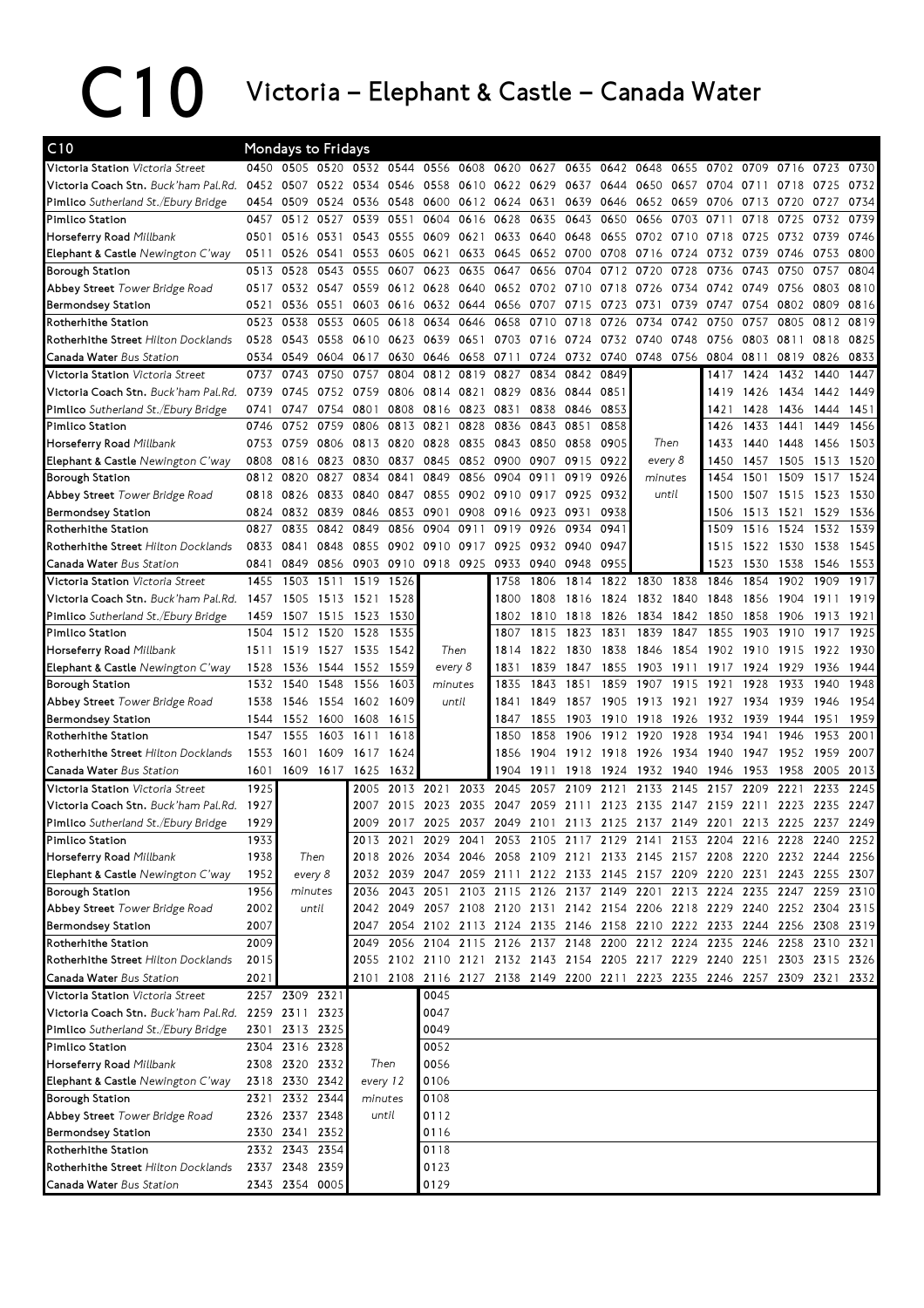| C10                                            |      | Saturdays (also Good Friday) |           |           |           |                |                     |           |           |           |      |                                              |      |      |               |                                                                            |      |           |
|------------------------------------------------|------|------------------------------|-----------|-----------|-----------|----------------|---------------------|-----------|-----------|-----------|------|----------------------------------------------|------|------|---------------|----------------------------------------------------------------------------|------|-----------|
| <b>Victoria Station</b> <i>Victoria Street</i> | 0450 | 0505 0520 0535 0550          |           |           |           |                | 0605 0620 0632 0644 |           |           | 0656      | 0707 | 0719                                         | 0731 | 0743 | 0755          | 0807                                                                       | 0819 | 0831      |
| <b>Victoria Coach Stn.</b> Buck'ham Pal.Rd.    | 0452 | 0507                         | 0522 0537 |           |           | 0552 0607 0622 |                     | 0634 0646 |           | 0658      | 0710 | 0722                                         | 0734 | 0746 | 0758          | 0810                                                                       | 0822 | 0834      |
| <b>Pimlico</b> Sutherland St./Ebury Bridge     | 0453 | 0509                         | 0524 0539 |           | 0554      | 0609           | 0624                | 0636 0648 |           | 0700      | 0712 | 0724                                         | 0736 | 0748 | 0800          | 0812 0824                                                                  |      | 0836      |
| Pimlico Station                                | 0456 | 0512                         | 0527      | 0542      | 0557      | 0612           | 0627                | 0639      | 0651      | 0703      | 0716 | 0728                                         | 0740 | 0752 | 0804          | 0816                                                                       | 0828 | 0840      |
| Horseferry Road <i>Millbank</i>                | 0500 | 0517                         |           | 0532 0547 |           | 0602 0616      | 0631                | 0643 0655 |           | 0707      | 0720 | 0732                                         | 0744 | 0756 | 0808          | 0820                                                                       | 0832 | 0844      |
| Elephant & Castle Newington C'way              | 0510 | 0527                         | 0542 0557 |           |           | 0613 0627      | 0642                | 0654 0706 |           | 0718      | 0731 | 0743                                         | 0755 | 0807 | 0820          | 0832                                                                       | 0844 | 0856      |
| Borough Station                                | 0512 | 0529                         | 0544      | 0559      | 0615      | 0629           | 0644                | 0656      | 0708      | 0720      | 0733 | 0745                                         | 0757 | 0809 | 0822          | 0834                                                                       | 0846 | 0858      |
| Abbey Street Tower Bridge Road                 | 0516 | 0533                         | 0548      | 0603      | 0619      | 0633           | 0648                | 0700      | 0713      | 0725      | 0738 | 0750                                         | 0802 | 0814 | 0827          | 0839                                                                       | 0851 | 0903      |
| <b>Bermondsey Station</b>                      | 0520 | 0537                         | 0552 0607 |           | 0623 0637 |                | 0652                | 0704 0717 |           | 0729      | 0742 | 0754                                         | 0807 | 0819 | 0832          | 0844                                                                       | 0856 | 0908      |
| Rotherhithe Station                            | 0522 | 0539                         | 0554      | 0609      | 0625      | 0639           | 0654                | 0706      | 0719      | 0731      | 0744 | 0756                                         | 0809 | 0821 | 0834          | 0846                                                                       | 0858 | 0911      |
| <b>Rotherhithe Street</b> Hilton Docklands     | 0527 | 0544                         |           | 0559 0614 | 0630      | 0644           | 0659                | 0711      | 0724      | 0736      | 0749 | 0801                                         | 0815 | 0827 | 0840          | 0852                                                                       | 0904 | 0917      |
| <b>Canada Water</b> Bus Station                | 0532 | 0549                         |           | 0604 0619 | 0635      | 0649           | 0704                | 0717      | 0730      | 0742      | 0755 | 0807                                         | 0821 | 0833 | 0846          | 0858                                                                       | 0911 | 0924      |
| Victoria Station Victoria Street               | 0843 | 0855                         | 0903      | 0911      | 0919      | 0927           | 0935                | 0942      | 0949      | 0956      | 1004 | 1012                                         | 1020 |      |               | 1052                                                                       | 1100 | 1108      |
| <b>Victoria Coach Stn.</b> Buck'ham Pal.Rd.    | 0846 | 0858                         |           | 0906 0914 |           | 0922 0930      | 0938                | 0945      | 0952      | 0959      | 1007 | 1015                                         | 1023 |      |               | 1055                                                                       |      | 1103 1111 |
| <b>Pimlico</b> Sutherland St./Ebury Bridge     | 0848 | 0900                         | 0908      | 0916      | 0924      | 0932 0940      |                     | 0947      | 0954      | 1001      | 1009 | 1017                                         | 1025 |      |               | 1057                                                                       |      | 1105 1113 |
| Pimlico Station                                | 0852 | 0904                         | 0913      | 0921      | 0929      | 0937           | 0945                | 0952      | 0959      | 1006      | 1014 | 1022                                         | 1030 |      |               | 1102                                                                       | 1110 | 1118      |
| Horseferry Road <i>Millbank</i>                | 0856 | 0908                         | 0917      | 0925      | 0933      | 0941           | 0949                | 0956      | 1003      | 1011      | 1019 | 1027                                         | 1035 |      | Then          | 1107                                                                       | 1115 | 1123      |
| Elephant & Castle Newington C'way              | 0908 | 0920                         | 0929      | 0937      | 0945      | 0953           | 1001                | 1008      | 1016      | 1024      | 1032 | 1040                                         | 1048 |      | every 8       | 1120                                                                       | 1129 | 1137      |
| Borough Station                                | 0911 | 0923                         | 0932      | 0940      | 0948      | 0956           | 1004                | 1011      | 1019      | 1027      | 1035 | 1043                                         | 1051 |      | minutes       | 1123                                                                       | 1132 | 1140      |
| <b>Abbey Street</b> Tower Bridge Road          | 0916 | 0928                         | 0937      | 0945      | 0953      | 1001           | 1009                | 1017      | 1025      | 1033      | 1041 | 1049                                         | 1057 |      | until         | 1129                                                                       | 1138 | 1146      |
| Bermondsey Station                             | 0921 | 0934                         | 0942      | 0950      | 0958      | 1006           | 1014                | 1022      | 1030      | 1038      | 1046 | 1054                                         | 1102 |      |               | 1134                                                                       | 1143 | 1151      |
| Rotherhithe Station                            | 0924 | 0937                         | 0945      | 0953      | 1001      | 1009           | 1017                | 1025      | 1033      | 1041      | 1049 | 1057                                         | 1105 |      |               | 1137                                                                       | 1146 | 1154      |
| Rotherhithe Street Hilton Docklands            | 0930 | 0943                         | 0951      | 0959      | 1007      | 1015           | 1023                | 1031      | 1039      | 1047      | 1055 | 1103                                         | 1112 |      |               | 1144                                                                       | 1153 | 1201      |
| Canada Water Bus Station                       | 0937 | 0950                         | 0958      | 1006      | 1014      | 1022           | 1030                | 1038      | 1046      | 1054      | 1102 | 1110 1119                                    |      |      |               | 1151                                                                       | 1200 | 1208      |
| Victoria Station Victoria Street               | 1116 | 1124                         | 1132      |           |           | 1212           | 1220                | 1228      | 1236      | 1244      | 1252 |                                              |      | 1340 | 1348          |                                                                            |      | 1548      |
| <b>Victoria Coach Stn.</b> Buck'ham Pal.Rd.    | 1119 | 1127                         | 1135      |           |           | 1215           | 1223                | 1231 1239 |           | 1247 1255 |      |                                              |      | 1343 | 1351          |                                                                            |      | 1551      |
| <b>Pimlico</b> Sutherland St./Ebury Bridge     | 1121 | 1129                         | 1137      |           |           | 1217           | 1225                | 1233      | 1241      | 1249      | 1257 |                                              |      | 1345 | 1353          |                                                                            |      | 1553      |
| Pimlico Station                                | 1126 | 1134                         | 1142      |           |           | 1222           | 1230                | 1238      | 1246      | 1254      | 1302 |                                              |      | 1350 | 1358          |                                                                            |      | 1558      |
| Horseferry Road Millbank                       | 1131 | 1139                         | 1147      | Then      |           | 1227           | 1235                | 1243 1251 |           | 1259      | 1307 | Then                                         |      | 1355 | 1403          | Then                                                                       |      | 1603      |
| Elephant & Castle Newington C'way              | 1145 | 1153                         | 1201      | every 8   |           | 1241           | 1249                | 1257      | 1305      | 1313      | 1322 | every 8                                      |      | 1410 | 1419          | every 8                                                                    |      | 1619      |
| Borough Station                                | 1148 | 1156                         | 1205      | minutes   |           | 1245           | 1253                | 1301      | 1309      | 1317      | 1326 | minutes                                      |      | 1414 | 1423          | minutes                                                                    |      | 1623      |
| Abbey Street Tower Bridge Road                 | 1154 | 1202 1211                    |           | until     |           | 1251           | 1259                |           | 1307 1315 | 1323      | 1332 | until                                        |      | 1420 | 1429          | until                                                                      |      | 1629      |
| Bermondsey Station                             | 1159 | 1208                         | 1217      |           |           | 1257           | 1305                | 1313 1321 |           | 1329      | 1338 |                                              |      | 1426 | 1435          |                                                                            |      | 1635      |
| Rotherhithe Station                            | 1202 | 1211                         | 1220      |           |           | 1300           | 1308                | 1316 1324 |           | 1332      | 1341 |                                              |      | 1429 | 1438          |                                                                            |      | 1638      |
| Rotherhithe Street Hilton Docklands            | 1209 | 1218                         | 1227      |           |           | 1307           | 1314                | 1322 1330 |           | 1338      | 1347 |                                              |      | 1435 | 1444          |                                                                            |      | 1644      |
| Canada Water Bus Station                       | 1216 | 1225                         | 1234      |           |           | 1314           | 1321                | 1329      | 1337      | 1345      | 1354 |                                              |      | 1442 | $145^{\circ}$ |                                                                            |      | 1651      |
| Victoria Station Victoria Street               | 1556 |                              |           | 1844      | 1856      | 1908           | 1920                | 1932      | 1944      | 1956      | 2008 | 2020                                         | 2032 | 2044 | 2056          | 2108                                                                       | 2120 | 2132      |
| <b>Victoria Coach Stn.</b> Buck'ham Pal.Rd.    | 1559 |                              |           | 1847      | 1859      | 19             | 1923                | 1935      | 1947      | 1959      | 2011 | 2023                                         | 2035 | 2047 | 2059          | 2110                                                                       | 2122 | 2134      |
| Pimlico Sutherland St./Ebury Bridge            | 1601 |                              |           | 1849      | 1901      | 1913 1925      |                     | 1937 1949 |           |           |      | 2001 2013 2025 2037 2049                     |      |      |               | 2101 2112 2124 2136                                                        |      |           |
| Pimlico Station                                | 1606 |                              |           |           |           |                |                     |           |           |           |      |                                              |      |      |               | 1854 1906 1918 1930 1942 1954 2005 2017 2029 2041 2053 2105 2116 2128 2140 |      |           |
| Horseferry Road Millbank                       | 1612 | Then                         |           |           |           |                |                     |           |           |           |      |                                              |      |      |               | 1900 1911 1923 1935 1947 1959 2010 2022 2034 2046 2058 2109 2120 2132 2144 |      |           |
| Elephant & Castle Newington C'way              | 1628 | every 8                      |           | 1916      |           |                |                     |           |           |           |      |                                              |      |      |               | 1925 1937 1949 2001 2013 2024 2036 2048 2100 2112 2122 2133 2145 2157      |      |           |
| Borough Station                                | 1632 | minutes                      |           | 1920      |           |                |                     |           |           |           |      |                                              |      |      |               | 1929 1941 1953 2005 2017 2028 2040 2052 2104 2115 2125 2136 2148           |      | 2200      |
| Abbey Street Tower Bridge Road                 | 1638 | until                        |           | 1926      |           |                |                     |           |           |           |      |                                              |      |      |               | 1935 1947 1959 2011 2023 2034 2046 2058 2109 2120 2130 2141 2153 2205      |      |           |
| Bermondsey Station                             | 1644 |                              |           | 1932      | 1941      |                |                     |           |           |           |      |                                              |      |      |               | 1953 2005 2016 2028 2039 2051 2103 2114 2125 2135 2146 2158 2210           |      |           |
| Rotherhithe Station                            | 1647 |                              |           | 1935      | 1944      | 1956 2008      |                     |           |           |           |      |                                              |      |      |               | 2019 2031 2042 2054 2106 2117 2128 2138 2149 2201                          |      | 2212      |
| Rotherhithe Street Hilton Docklands            | 1653 |                              |           | 1941      |           |                |                     |           |           |           |      |                                              |      |      |               | 1950 2002 2014 2025 2037 2048 2100 2112 2123 2134 2144 2155 2207 2218      |      |           |
| <b>Canada Water</b> Bus Station                | 1700 |                              |           |           |           |                |                     |           |           |           |      |                                              |      |      |               | 1948 1957 2009 2021 2032 2044 2055 2107 2118 2129 2140 2150 2201 2213 2224 |      |           |
| Victoria Station Victoria Street               |      | 2144 2156 2209               |           |           |           |                |                     |           |           |           |      | 2309 2321 2333 2345 2357 0009 0021 0033 0045 |      |      |               |                                                                            |      |           |
| Victoria Coach Stn. Buck'ham Pal.Rd.           |      | 2146 2158 2211               |           |           |           | 2311           |                     |           |           |           |      | 2323 2335 2347 2359 0011 0023 0035 0047      |      |      |               |                                                                            |      |           |
| <b>Pimlico</b> Sutherland St./Ebury Bridge     |      | 2148 2200 2213               |           |           |           | 2313           | 2325                |           |           |           |      | 2337 2349 0001 0013 0025 0037 0049           |      |      |               |                                                                            |      |           |
| Pimlico Station                                |      | 2152 2204                    | 2217      |           |           | 2317           | 2329                | 2341      |           | 2353 0004 |      | 0016 0028 0040                               |      | 0052 |               |                                                                            |      |           |
| Horseferry Road <i>Millbank</i>                |      | 2156 2208 2221               |           | Then      |           | 2321           |                     |           |           |           |      | 2333 2345 2357 0008 0020 0032 0044 0056      |      |      |               |                                                                            |      |           |
| <b>Elephant &amp; Castle</b> Newington C'way   |      | 2209 2221 2234               |           | every 12  |           |                |                     |           |           |           |      | 2334 2346 2358 0010 0020 0032 0044 0056 0108 |      |      |               |                                                                            |      |           |
| Borough Station                                |      | 2212 2224 2237               |           | minutes   |           |                |                     |           |           |           |      | 2337 2349 0001 0012 0022 0034 0046 0058 0110 |      |      |               |                                                                            |      |           |
| Abbey Street Tower Bridge Road                 |      | 2217 2229 2242               |           | until     |           |                |                     |           |           |           |      | 2342 2354 0006 0017 0027 0039 0051 0103 0115 |      |      |               |                                                                            |      |           |
| Bermondsey Station                             |      | 2222 2234 2247               |           |           |           | 2347           |                     |           |           |           |      | 2359 0010 0021 0031 0043 0055 0107 0119      |      |      |               |                                                                            |      |           |
|                                                |      | 2224 2236 2249               |           |           |           | 2349           | 0001                |           |           |           |      | 0012 0023 0033 0045 0057 0109 0121           |      |      |               |                                                                            |      |           |
| Rotherhithe Station                            |      | 2230 2242 2255               |           |           |           |                |                     |           |           |           |      | 2355 0006 0017 0028 0038 0050 0102 0114 0126 |      |      |               |                                                                            |      |           |
| <b>Rotherhithe Street</b> Hilton Docklands     |      |                              |           |           |           |                |                     |           |           |           |      |                                              |      |      |               |                                                                            |      |           |
| <b>Canada Water</b> Bus Station                |      | 2236 2248 2301               |           |           |           |                |                     |           |           |           |      | 0001 0011 0022 0033 0043 0055 0107 0119 0131 |      |      |               |                                                                            |      |           |